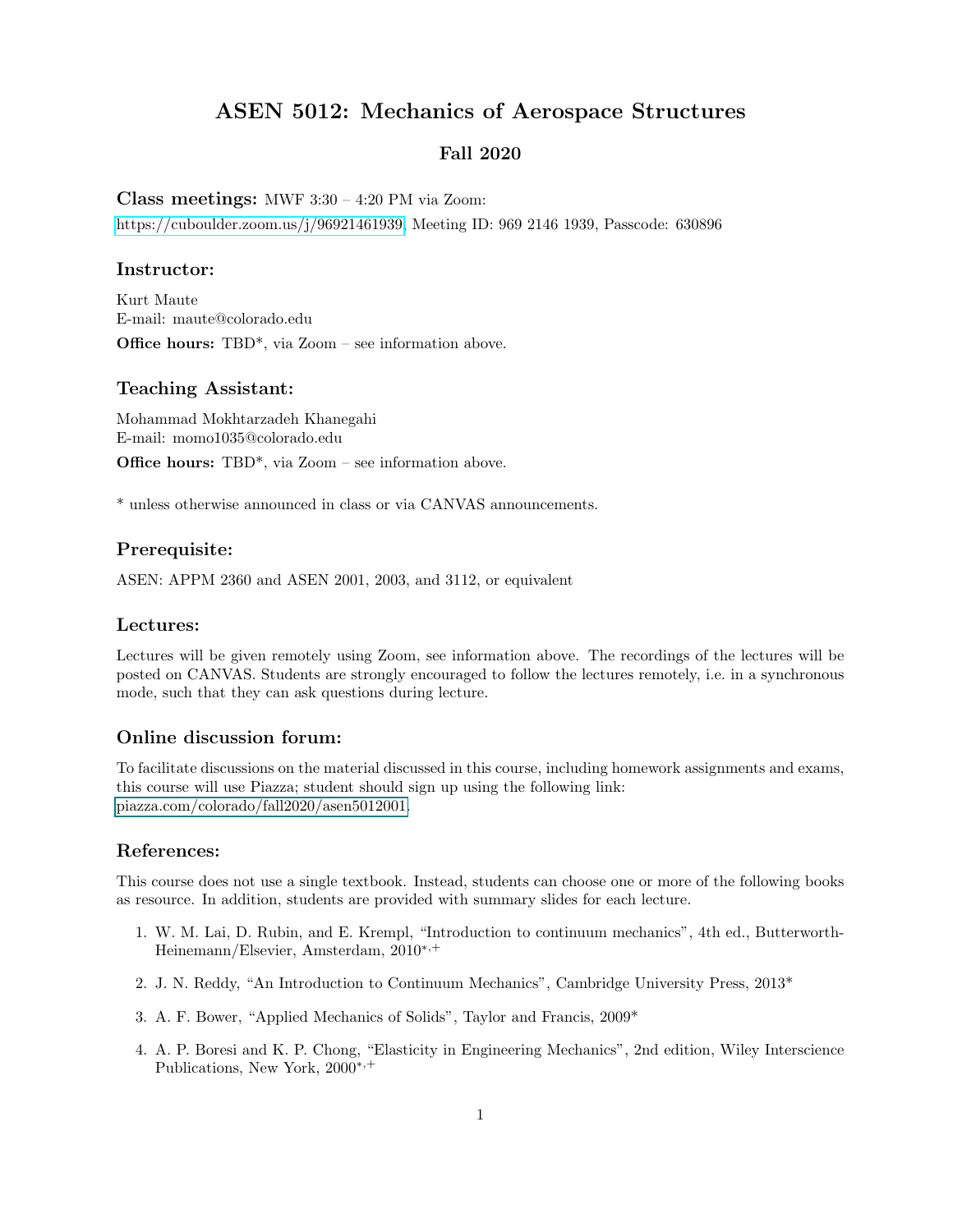- 5. Y. C. Fung and P. Tong, "Classical and computational solid mechanics (Advanced series in engineering sciences)", World Scientific Publishing, Singapore, 2001\*
- 6. M. E. Gurtin, "An introduction to continuum mechanics (Mathematics In Science and Engineering)", Academic Press, 2003<sup>+</sup>
- 7. Y. C. Fung, "A first course in continuum mechanics", Englewood Cliffs, N.J. : Prentice Hall, 1994
- 8. L. E. Malvern, "Introduction to the mechanics of a continuous medium", Englewood Cliffs, N.J. : Prentice-Hall, 1969

∗ recommended; <sup>+</sup> available electronically through CU library

#### Grading:

Homework (20%)∗∗, two mid-term exams (20%+20%), and an in-class final exam (40%). The homework assignment with the lowest score will be dropped. If the score of any of the two midterm exams is lower than the score of the final exam, the midterm is dropped, and the weighting of the final is increased from 40% to 60% (or 80% if both midterms score lower than the final).

No make-up homework assignments and make-up exams will be offered. If a student does not turn in a homework assignment (in time) or does not take an exam, a zero score will be assigned. Please, see policy on grading homework assignments and exams. A make-up final will be offered if the student provides a valid justification for missing the final.

All students enrolled in ASEN 5012, the midterm exams and the final exams need to be taken during scheduled times, i.e. during lecture for the two midterms and the time schedule by the registrar's office for the final. Students enrolled in ASEN 5012 – Distance Section – can either take the exams with the students enrolled in ASEN 5012 or at a different time within a given time window. In the latter case, the student needs to provide a proctor.

All assignments need to be uploaded to [Gradescope.](https://www.gradescope.com/) Students will receive an email to sign up with their CU email address. Students will need to upload their assignment. In case of hand-written assignments, students can use a smartphone or use scanners at the CU library. Should a student not have access to either, please, contact the instructors. Instructions how to upload assignments can be found at help.gradescope.com. Instructions how to upload assignments can be found at: [How to upload PDF assignments.](https://www.youtube.com/watch?v=KMPoby5g_nE) Instructions how to view scores and feedback after an assignment is graded can be found at: [How to view scores and feedback.](https://www.youtube.com/watch?time_continue=2&v=TOHCkI12mh0)

∗∗ Groups of up to three students can work together on homework assignments. Homework will be graded partially for completeness and partially for correctness, i.e. only a randomly chosen subset of questions will be graded for technical correctness and presentation; solutions for all homework problems will be posted.

#### Notes:

- All communication outside the classroom will be done via the course Canvas website and email. It is the student's responsibility to check regularly for updates to the Canvas website. It is strongly recommended to activate the option in Canvas to receive automatic notifications whenever the course website is updated.
- Class participation via Zoom is highly recommended.
- All homework needs to be turned in electronically via Gradescope prior to class the day the homework is due (usually Fridays). Only one solution per homework group needs to be turned in.
- No late homework will be accepted.
- It is strongly recommended that students work first independently on homework assignments before discussing the assignment with the members of their homework groups and/or the instructor.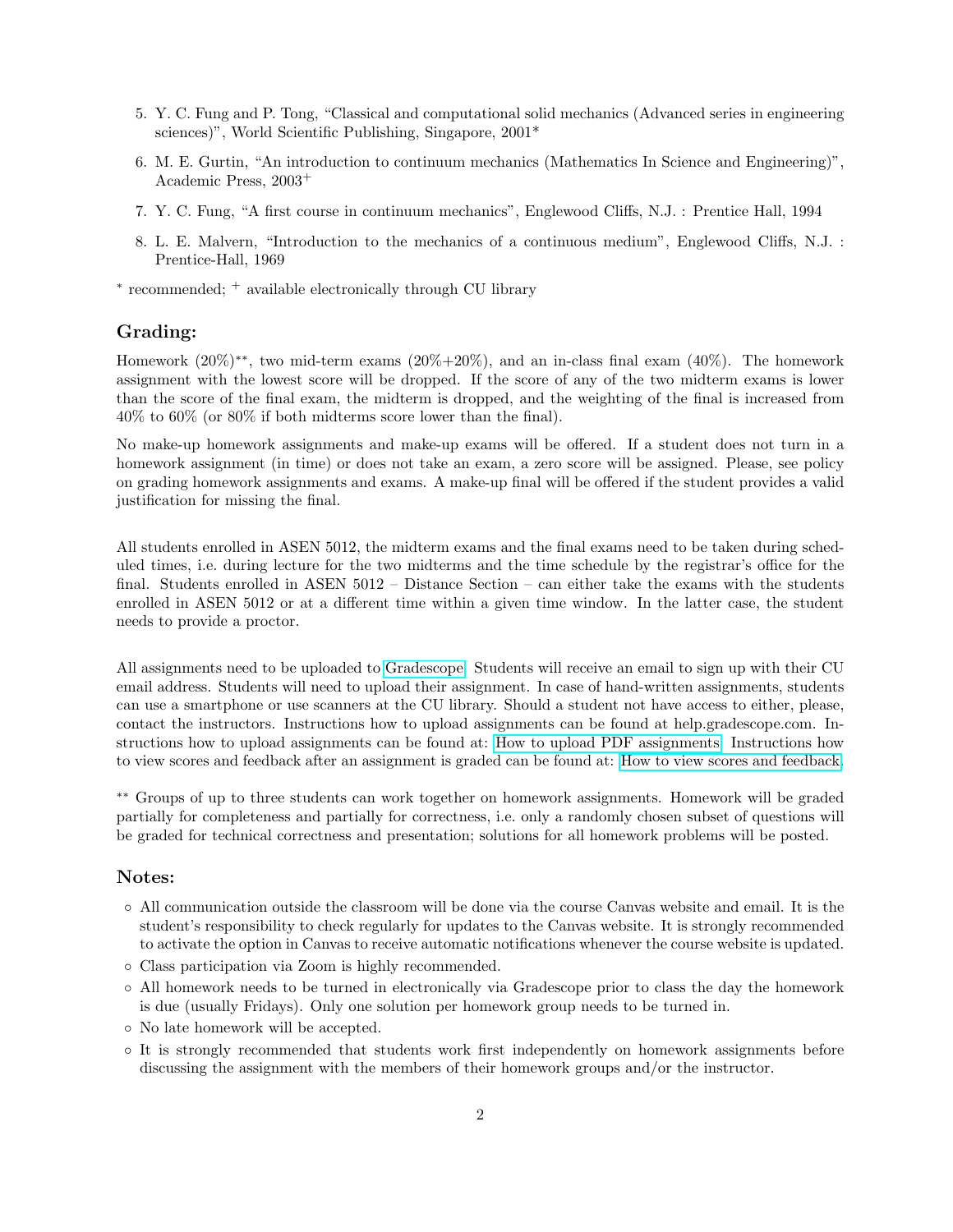## Exam dates:

- Mid-term Exam 1: Friday, October 2, 2020
- Mid-term Exam 2: Friday, November 13, 2020
- Final Exam (comprehensive): Friday, Dec. 11, 2020, 1:30–4:00 p.m.

### Course content:

- 1. Scalar, Vector, and Tensor Algebra
	- (a) Concept of scalars, vectors, and tensors
	- (b) Some basic operations of scalars, vectors, and tensors
- 2. Stress and Strain Tensors
	- (a) Traction and stress tensor
	- (b) Equation of static equilibrium
	- (c) Linear and nonlinear kinematics, finite deformation, strain tensor
	- (d) Compatibility of strain fields
	- (e) Plane stress and plane strain
	- (f) Transformation of stress and strain tensor
	- (g) Stress invariants and stress deviations
- 3. Constitutive Equations
	- (a) Classification of materials
	- (b) General Hooke's law
	- (c) Concept of hyperelasticity
- 4. Conservation Laws
	- (a) Material derivatives
	- (b) Equations of continuity
	- (c) Equations of motion
- 5. Linear Elasticity
	- (a) Governing equations and uniqueness of boundary value problems
	- (b) Plane stress and plane strain models
	- (c) Saint Venant's theory of torsion
	- (d) Airy stress function in Cartesian coordinates
- 6. Energy Theorems and Variational Methods
	- (a) Principle of virtual displacement, strain energy, complementary energy, potential energy
	- (b) Variational method
- 7. Nonlinear Elasticity
	- (a) Finite deformation
	- (b) Principle of virtual work applied to geometrically nonlinear problems
	- (c) Elastic buckling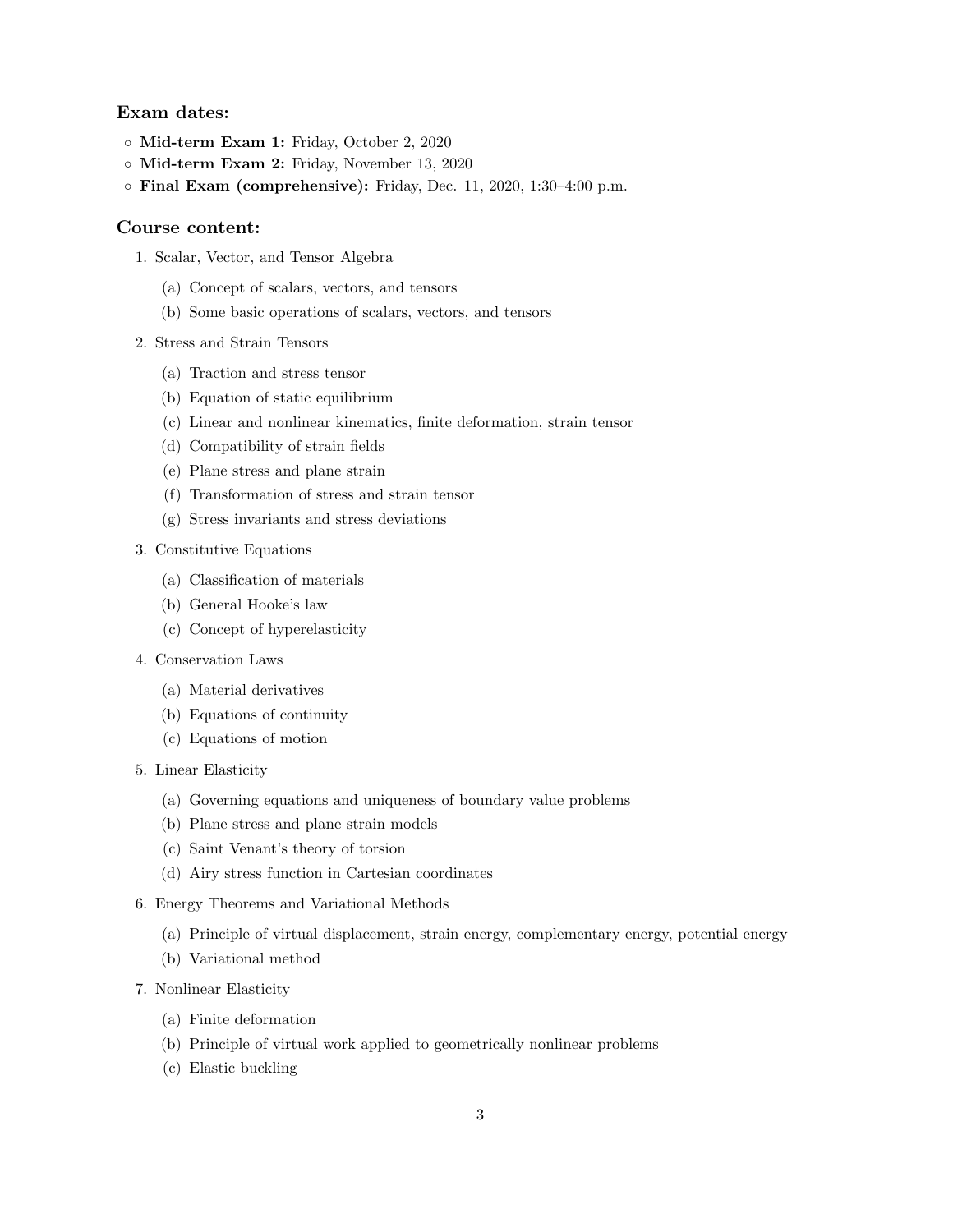- 8. Advanced Topics ∗∗∗
	- (a) Elasto-Plasticity and models for material failure
	- (b) Thermo- and viscoelasticity
	- (c) Method of Lagrange multipliers

∗∗∗ covered only if time permits

## University policies:

CLASSROOM BEHAVIOR: Both students and faculty are responsible for maintaining an appropriate learning environment in all instructional settings, whether in person, remote or online. Those who fail to adhere to such behavioral standards may be subject to discipline. Professional courtesy and sensitivity are especially important with respect to individuals and topics dealing with race, color, national origin, sex, pregnancy, age, disability, creed, religion, sexual orientation, gender identity, gender expression, veteran status, political affiliation or political philosophy. For more information, see the policies on [classroom behavior](http://www.colorado.edu/policies/student-classroom-and-course-related-behavior) and the [Student Code of Conduct.](https://www.colorado.edu/sccr/sites/default/files/attached-files/2020-2021_student_code_of_conduct_0.pdf)

REQUIREMENTS FOR COVID-19: As a matter of public health and safety due to the pandemic, all members of the CU Boulder community and all visitors to campus must follow university, department and building requirements, and public health orders in place to reduce the risk of spreading infectious disease. Required safety measures at CU Boulder relevant to the classroom setting include:

- maintain 6-foot distancing when possible,
- wear a face covering in public indoor spaces and outdoors while on campus consistent with state and county health orders,
- $\bullet\,$  clean local work area,
- practice hand hygiene,
- follow public health orders, and
- if sick and you live off campus, do not come onto campus (unless instructed by a CU Healthcare professional), or if you live on-campus, please alert [CU Boulder Medical Services.](https://www.colorado.edu/healthcenter/coronavirus-updates/symptoms-and-what-do-if-you-feel-sick)

Students who fail to adhere to these requirements will be asked to leave class, and students who do not leave class when asked or who refuse to comply with these requirements will be referred to [Student Conduct and](https://www.colorado.edu/sccr/) [Conflict Resolution.](https://www.colorado.edu/sccr/) For more information, see the policies on [https://www.colorado.edu/policies/covid-19](#page-0-0) [health-and-safety-policy](#page-0-0) and [classroom behavior](http://www.colorado.edu/policies/student-classroom-and-course-related-behavior) and the [Student Code of Conduct.](http://www.colorado.edu/osccr/) If you require accommodation because a disability prevents you from fulfilling these safety measures, please see the "Accommodation for Disabilities" statement on this syllabus.

Before returning to campus, all students must complete the [COVID-19 Student Health and Expectations](https://www.colorado.edu/protect-our-herd/how#anchor1) [Course.](https://www.colorado.edu/protect-our-herd/how#anchor1) Before coming on to campus each day, all students are required to complete a [Daily Health Form.](https://www.colorado.edu/protect-our-herd/daily-health-form)

Students who have tested positive for COVID-19, have symptoms of COVID-19, or have had close contact with someone who has tested positive for or had symptoms of COVID-19 must stay home and complete the [Health Questionnaire and Illness Reporting Form](https://www.colorado.edu/protect-our-herd/daily-health-form) remotely. In this class, if you are sick or quarantined, please, inform by email the instructor about your absence due to illness or quarantine. Students are not required to state the nature of their illness when alerting the instructor.

ACCOMMODATION FOR DISABILITIES: If you qualify for accommodations because of a disability, please submit your accommodation letter from Disability Services to your faculty member in a timely manner so that your needs can be addressed. Disability Services determines accommodations based on documented disabilities in the academic environment. Information on requesting accommodations is located on the [Disability Services website.](https://www.colorado.edu/disabilityservices/) Contact Disability Services at 303-492-8671 or dsinfo@colorado.edu for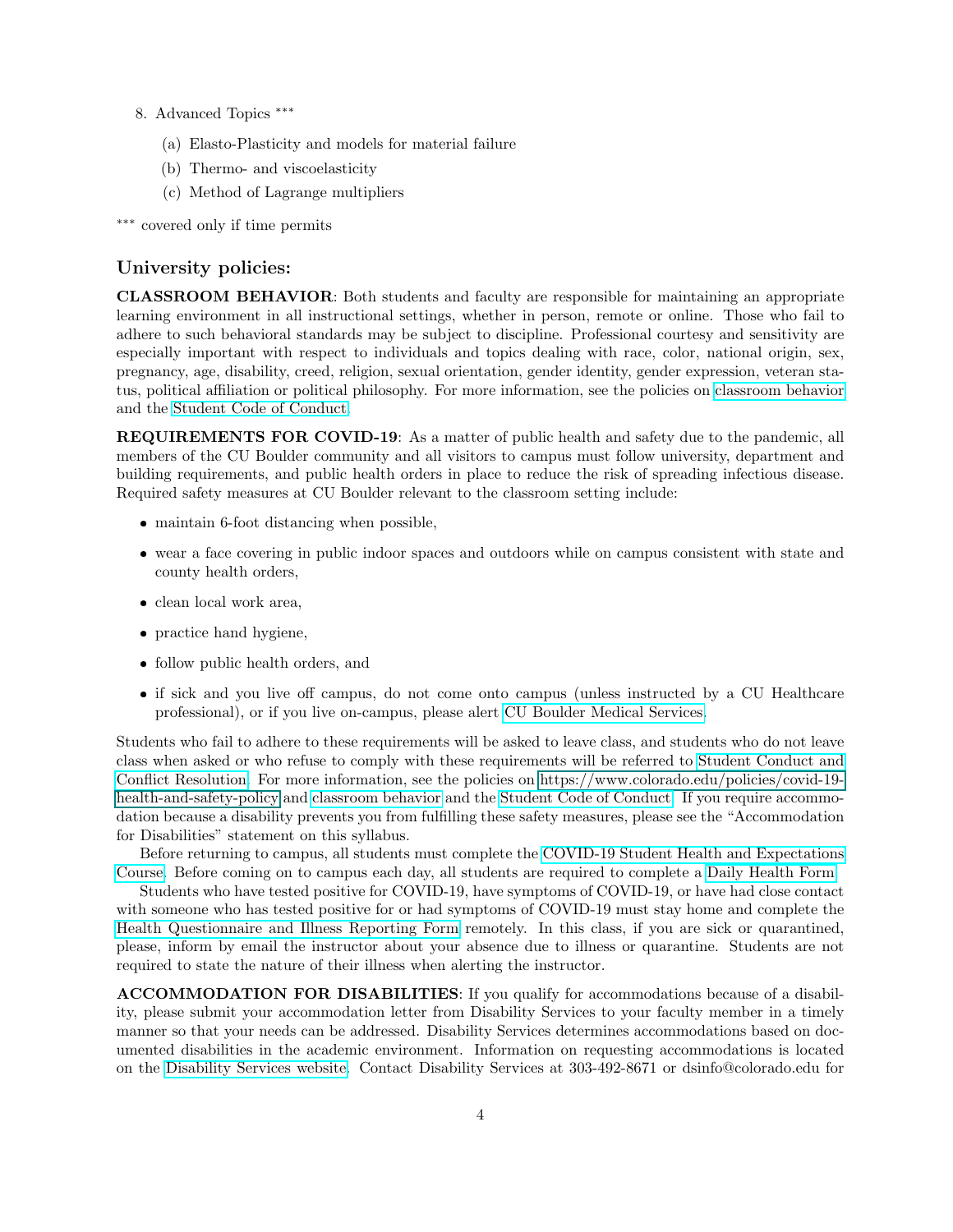further assistance. If you have a temporary medical condition, see [Temporary Medical Conditions on the](http://www.colorado.edu/disabilityservices/students/temporary-medical-conditions) [Disability Services website.](http://www.colorado.edu/disabilityservices/students/temporary-medical-conditions)

PREFERRED STUDENT NAMES AND PRONOUNS: CU Boulder recognizes that students' legal information doesn't always align with how they identify. Students may update their preferred names and pronouns via the student portal; those preferred names and pronouns are listed on instructors' class rosters. In the absence of such updates, the name that appears on the class roster is the student's legal name.

HONOR CODE: All students enrolled in a University of Colorado Boulder course are responsible for knowing and adhering to the Honor Code. Violations of the policy may include: plagiarism, cheating, fabrication, lying, bribery, threat, unauthorized access to academic materials, clicker fraud, submitting the same or similar work in more than one course without permission from all course instructors involved, and aiding academic dishonesty. All incidents of academic misconduct will be reported to the Honor Code (honor@colorado.edu); 303-492-5550). Students found responsible for violating the academic integrity policy will be subject to nonacademic sanctions from the Honor Code as well as academic sanctions from the faculty member. Additional information regarding the Honor Code academic integrity policy can be found at the [Honor Code Office website.](https://www.colorado.edu/osccr/honor-code)

SEXUAL MISCONDUCT, DISCRIMINATION, HARASSMENT AND/OR RELATED RE-TALIATION: The University of Colorado Boulder (CU Boulder) is committed to fostering an inclusive and welcoming learning, working, and living environment. CU Boulder will not tolerate acts of sexual misconduct (harassment, exploitation, and assault), intimate partner violence (dating or domestic violence), stalking, or protected-class discrimination or harassment by members of our community. Individuals who believe they have been subject to misconduct or retaliatory actions for reporting a concern should contact the Office of Institutional Equity and Compliance (OIEC) at 303-492-2127 or cureport@colorado.edu. Information about the OIEC, university policies, [anonymous reporting,](https://cuboulder.qualtrics.com/jfe/form/SV_0PnqVK4kkIJIZnf) and the campus resources can be found on the [OIEC](http://www.colorado.edu/institutionalequity/) [website.](http://www.colorado.edu/institutionalequity/)

Please know that faculty and instructors have a responsibility to inform OIEC when made aware of incidents of sexual misconduct, dating and domestic violence, stalking, discrimination, harassment and/or related retaliation, to ensure that individuals impacted receive information about options for reporting and support resources.

RELIGIOUS HOLIDAYS: Campus policy regarding religious observances requires that faculty make every effort to deal reasonably and fairly with all students who, because of religious obligations, have conflicts with scheduled exams, assignments or required attendance. In this class, students must let the instructor know of any such conflicts within the first two weeks of the semester so that reasonable arrangements can be worked out.

See the [campus policy regarding religious observances](http://www.colorado.edu/policies/observance-religious-holidays-and-absences-classes-andor-exams) for full details.

Policy Regarding Disabilities - If you qualify for accommodations because of a disability, please submit your accommodation letter from Disability Services to your faculty member in a timely manner so that your needs can be addressed. Disability Services determines accommodations based on documented disabilities in the academic environment. Information on requesting accommodations is located on the Disability Services website. Contact Disability Services at 303-492-8671 or dsinfo@colorado.edu for further assistance. If you have a temporary medical condition or injury, see Temporary Medical Conditions under the Students tab on the Disability Services website.

Policy Regarding Classroom Behavior - Students and faculty each have responsibility for maintaining an appropriate learning environment. Those who fail to adhere to such behavioral standards may be subject to discipline. Professional courtesy and sensitivity are especially important with respect to individuals and topics dealing with race, color, national origin, sex, pregnancy, age, disability, creed, religion, sexual orientation, gender identity, gender expression, veteran status, political affiliation or political philosophy. Class rosters are provided to the instructor with the student's legal name. I will gladly honor your request to address you by an alternate name or gender pronoun. Please advise me of this preference early in the